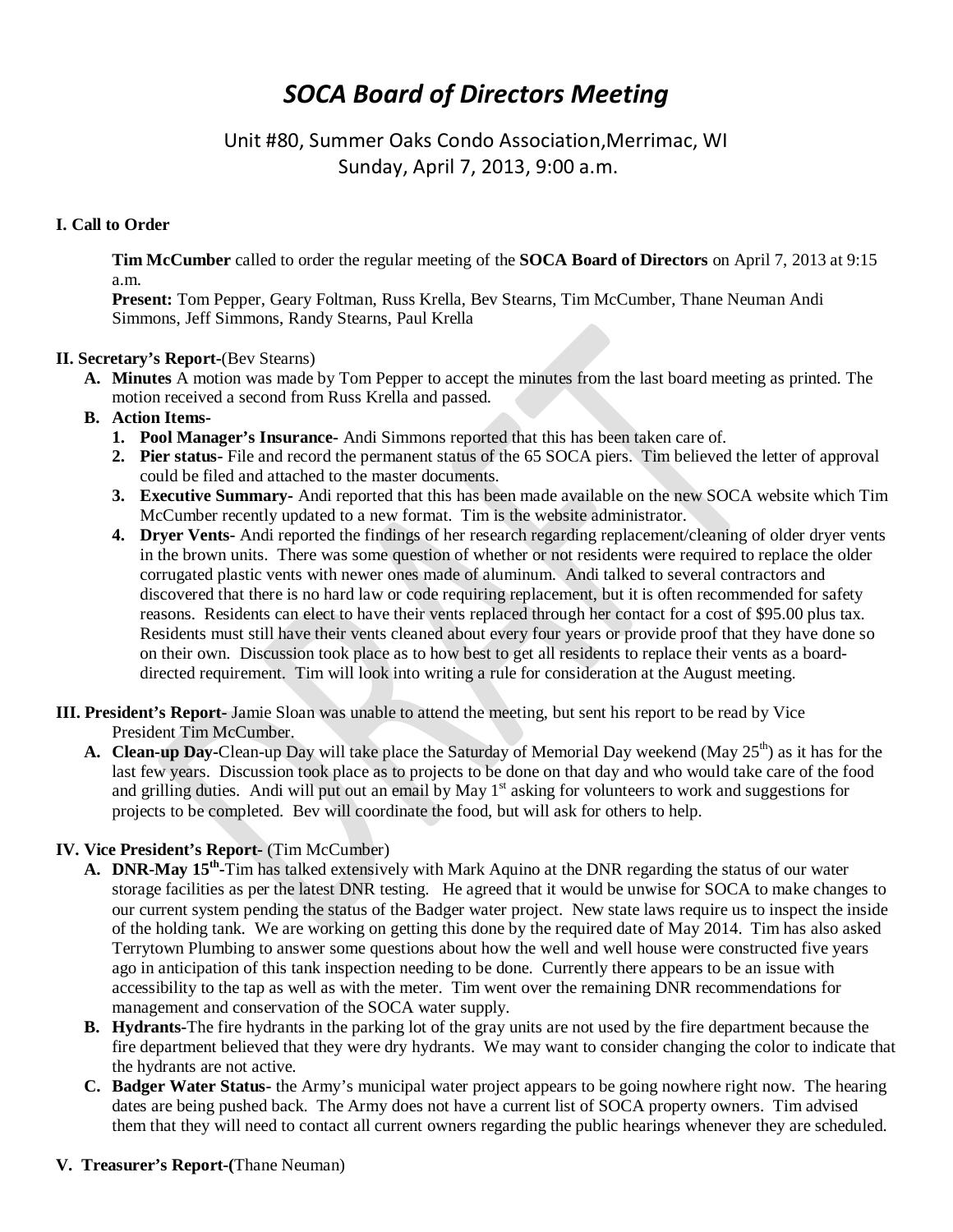- **A. Financial Statement-**Copies of the current financial statement were distributed. We are on track regarding projected expenses through April 1. Cash reserves as of April 5<sup>th</sup> were \$37,305. We still owe a balance of \$49,500 on building #1 to Sauk Prairie Remodeling. Andi will send a progress payment for part of the balance as work progresses.
- **B.** There are two financial commitments outstanding from last year: Yankee Concrete is still under contract for the sidewalk work to be done near bldg. #3 and will be paid \$1675.00 at the completion. Work that was started on the tennis courts will be finished for an additional \$300.00.

## **VI. Building and Grounds Report-(**Russ Krella)

- **A. Work Day**-Russ took suggestions for projects to be completed on work day. Some areas need replanting due to the drought last year. The walkways need to be power-washed as usual and some boards will be re-nailed.
- **B. Walkway Replacement** Building #1 walkway-Russ has received several bids for replacement of the walkway with concrete and building a retaining wall. The lowest bids were \$2,000 and \$18,000 respectively for the work only. No landscaping or railing was included in these bids. We could do some of this work ourselves. We will continue to consider options and costs and revisit this project at the next meeting.
- **C. Entry Doors-**Casey of Sauk Prairie Remodeling has asked us to make some decisions regarding entry doors, door hardware, etc. in order for the building #1 remodel to proceed. A new door style has been selected based upon unit owners' input and options available. It is a Masonite brand Oakcraft fiberglass door with many customizable options. Owners may select the door with or without a glass lite at the top. The same door style is also available in steel at a lower cost. Discussion took place as to the board's ability to compel owners to replace their current doors. At present we have nothing in our condominium documents requiring owners to change anything. The best we can do is to provide options and recommend replacement. Moving forward, we need to consider adopting language that would require changes to be made when the board deems necessary and/or appropriate. A motion was made by Geary Foltman to recommend the Masonite door in steel or fiberglass, with or without the optional lite. There was a second by Tom Pepper and the motion carried. Several color samples were considered for the exterior paint to be put on the new doors. The final color is still to be determined. Any doors not replaced will be painted in the same color as the new doors at SOCA's expense.
- **D. Lights-**Russ presented several options for replacing the exterior entry lights on our units. The general consensus was that the same issue of enforcing uniformity exists with the lights. Discussion took place as to whether or not exterior lights should be considered the unit owner's responsibility or the condo association's responsibility. No lighting option was selected and the lights will be left as is for now.

## **VII. Property Manager's Report**

- **A. Recreational Easement-** Letters were sent out to Cove's Court residents asking them to pay their dues for use of the recreational facilities by May  $1<sup>st</sup>$ .
- **B. Pier Removal/Re-installation-** Terry of Deano's Docks is finishing reconciliation of accounts for pier removal in the fall. They will begin installation of the piers soon.
- **C. Future Projects-**Discussion took place as to the major projects still in the works for the next five years. The goal is to get \$50,000 in reserves by the end of the year and still be able to address the long term projects. Ideally, the board's goal is to reduce monthly dues to around \$195/ month.
- **D. Insurance-**Tom Pepper and Andi are continuing work on getting insurance quotes for when our current policy expires. There are many unique considerations for a complex such as SOCA, and getting companies to quote rates has been a challenge.
- **E. Pool Management-**Andi is working on getting Josh the proper insurance. Josh cannot be covered as a nonvoting board member under our current policy as we had hoped. He has already completed the required course and passed the test. Badger Pools is scheduled to reopen the pool in May. Geary Foltman will be in charge of repainting the pool furniture. We will look into the cost of replacing the chaise lounges at the pool as many of them are rusted beyond repair. We should also consider expanding and improving the pool house in the near future.
- **VI. Adjournment-**A motion to adjourn the meeting was made by Geary Foltman and seconded by Russ. The motion carried and the meeting was adjourned at 11:35 a.m.